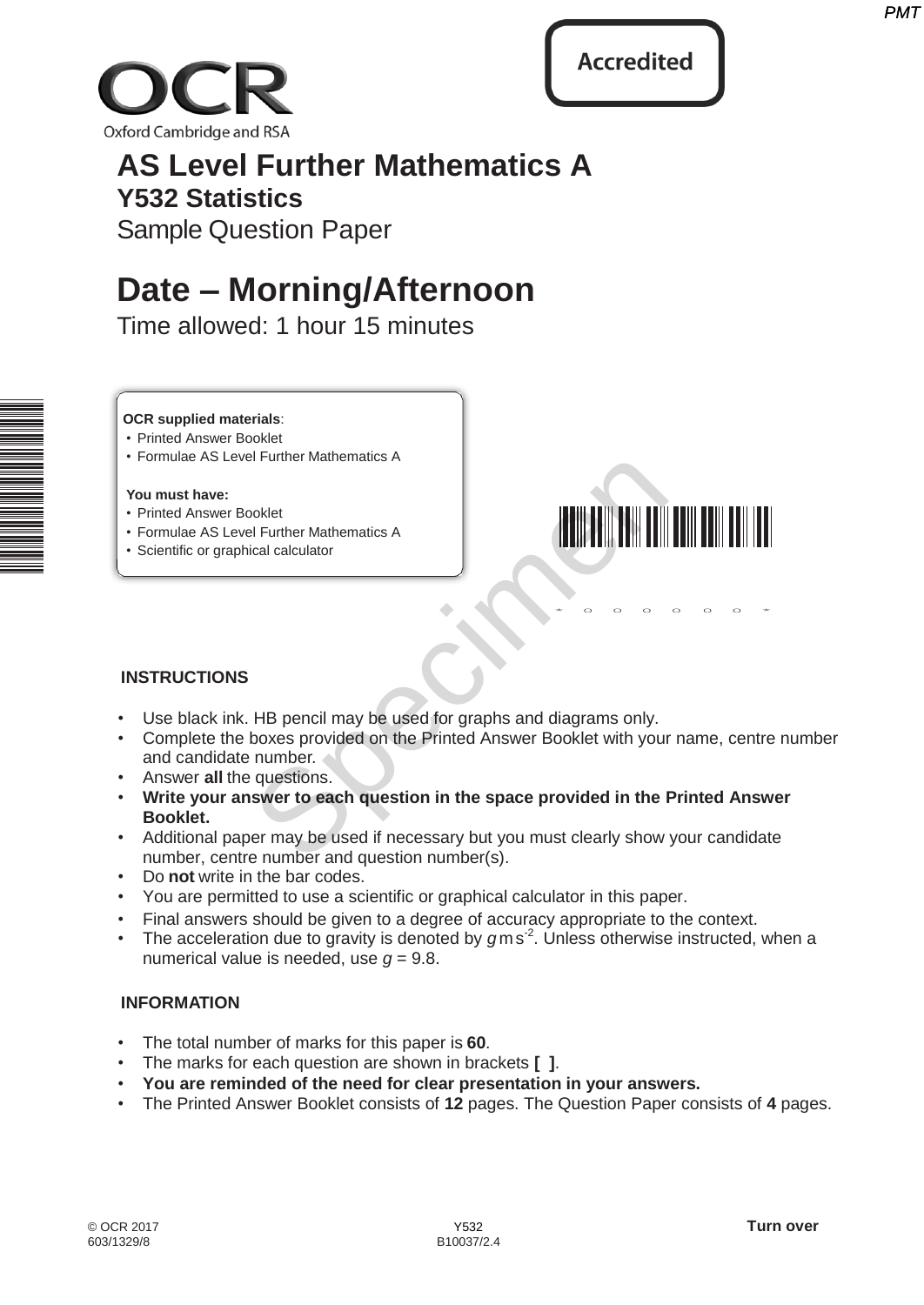*PMT*

## Answer **all** the questions.

| Concert                |    |    |   |    |    |    |    |
|------------------------|----|----|---|----|----|----|----|
| Score by<br>critic $P$ | 12 |    | O | 13 | 17 | 16 | 14 |
| Score by<br>critic Q   |    | 13 | 8 | 14 | 18 | 16 | 20 |

**1** Two music critics, *P* and *Q*, give scores to seven concerts as follows.

- **(i)** Calculate Spearman's rank correlation coefficient,  $r<sub>s</sub>$ , for these scores. [4]
- **(ii)** Without carrying out a hypothesis test, state what your answer tells you about the views of the two critics. **[1]**
- **2** The probability distribution of a discrete random variable *W* is given in the table.

| tribution of a discrete random variable W is given in the table.                                                                                                              |       |                    |                 |   |  |  |  |  |
|-------------------------------------------------------------------------------------------------------------------------------------------------------------------------------|-------|--------------------|-----------------|---|--|--|--|--|
| w                                                                                                                                                                             | 0     | 1                  | 2               | 3 |  |  |  |  |
| $P(W = w)$                                                                                                                                                                    | 0.19  | 0.18               | $\overline{x}$  | у |  |  |  |  |
| $=1.61$ , find the value of $Var(3W+2)$ .<br>he proportions of men and women who own black cars are different<br>beople who each owned exactly one car. The results are summa |       |                    |                 |   |  |  |  |  |
|                                                                                                                                                                               | Men   | <b>Black</b><br>69 | Non-black<br>71 |   |  |  |  |  |
|                                                                                                                                                                               | Women | 30                 | 55              |   |  |  |  |  |
|                                                                                                                                                                               |       |                    |                 |   |  |  |  |  |

Given that  $E(W) = 1.61$ , find the value of  $Var(3W + 2)$ . [7]

**3** Carl believes that the proportions of men and women who own black cars are different. He obtained a random sample of people who each owned exactly one car. The results are summarised in the table below.

|       | <b>Black</b> | Non-black |
|-------|--------------|-----------|
| Men   | 59           |           |
| Women |              | - د       |

Test at the 5% significance level whether Carl's belief is justified. **[8]**

- **4 (i)** Four men and four women stand in a random order in a straight line. Determine the probability that no one is standing next to a person of the same gender. **[3]**
	- **(ii)** *x* men, including Mr Adam, and *x* women, including Mrs Adam, are arranged at random in a straight line. Show that the probability that Mr Adam is standing next to Mrs Adam is  $\frac{1}{1}$  $\frac{1}{x}$ . [3]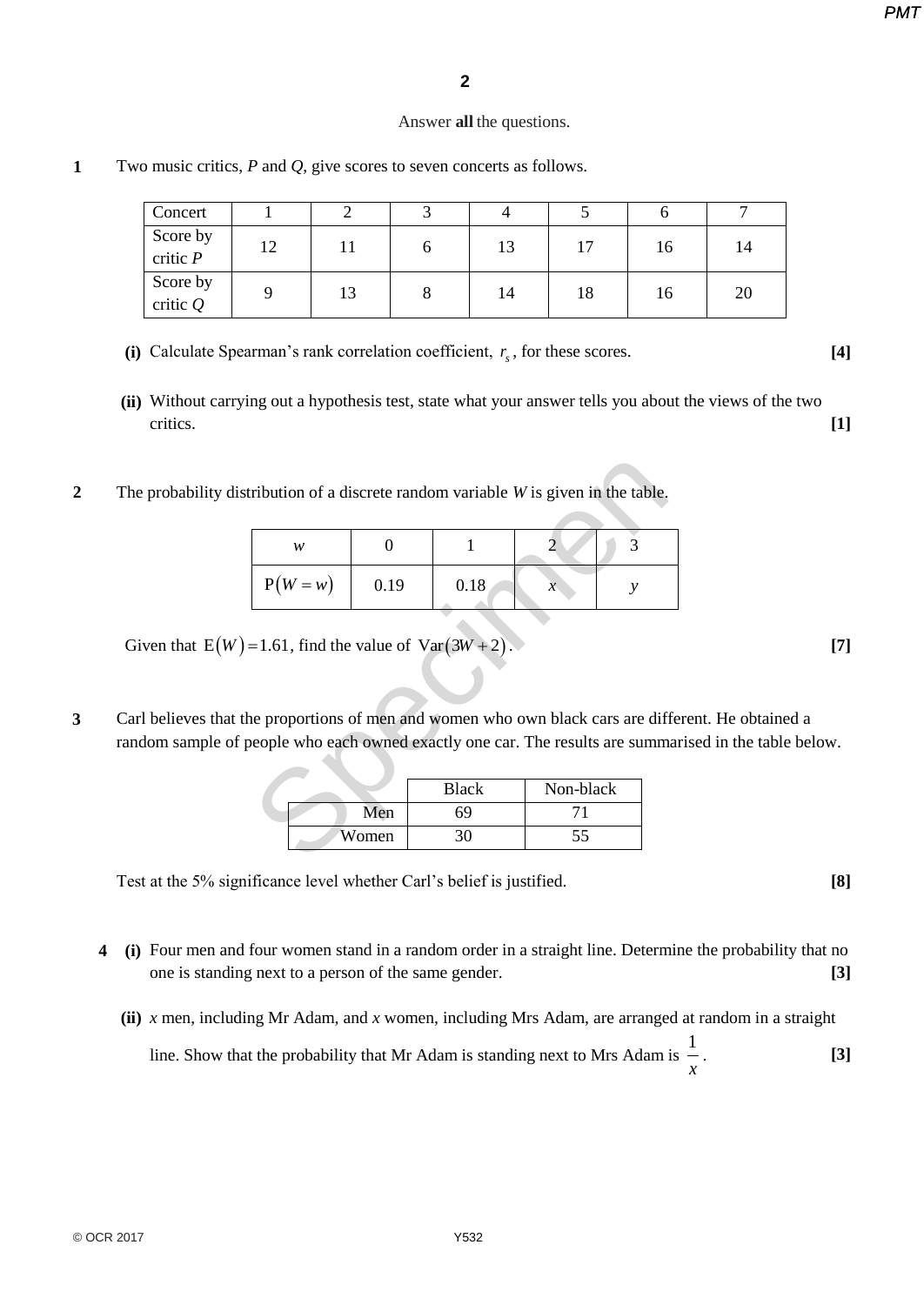*PMT*

- **5** (i) The random variable *X* has the distribution  $Geo(0.6)$ .
	- (a) Find  $P(X \ge 8)$ . [2]
	- **(b)** Find the value of  $E(X)$ . [1]
	- (c) Find the value of  $\text{Var}(X)$ . [1]
	- (ii) The random variable *Y* has the distribution Geo(p). It is given that  $P(Y < 4) = 0.986$  correct to 3 significant figures. Use an algebraic method to find the value of *p*. **[3]**
- **6** Sabrina counts the number of cars passing her house during randomly chosen one minute intervals. Two assumptions are needed for the number of cars passing her house in a fixed time interval to be well modelled by a Poisson distribution.
	- **(i)** State these two assumptions. **[2]**
	- **(ii)** For each assumption in part **(i)** give a reason why it might not be a reasonable assumption for this context. **[2]**

Assume now that the number of cars that pass Sabrina's house in one minute can be well modelled by the distribution  $Po(0.8)$ .

- **(iii) (a)** Write down an expression for the probability that, in a given one minute period, exactly *r* cars pass Sabrina's house. **[1] (b)** Hence find the probability that, in a given one minute period, exactly 2 cars pass Sabrina's house. **[1] [1]** The needed for the number of cars passing her nouse in a fixed<br>son distribution.<br>Dependence of cars that pass Sabrina's house in one minute can<br>be number of cars that pass Sabrina's house in one minute can<br>Speciment of car
- **(iv)** Find the probability that, in a given 30 minute period, at least 28 cars pass Sabrina's house. **[3]**
- **(v)** The number of bicycles that pass Sabrina's house in a 5 minute period is a random variable with the distribution  $Po(1.5)$ . Find the probability that, in a given 10 minute period, the total number of cars and bicycles that pass Sabrina's house is between 12 and 15 inclusive. State a necessary condition.

 **[4]**